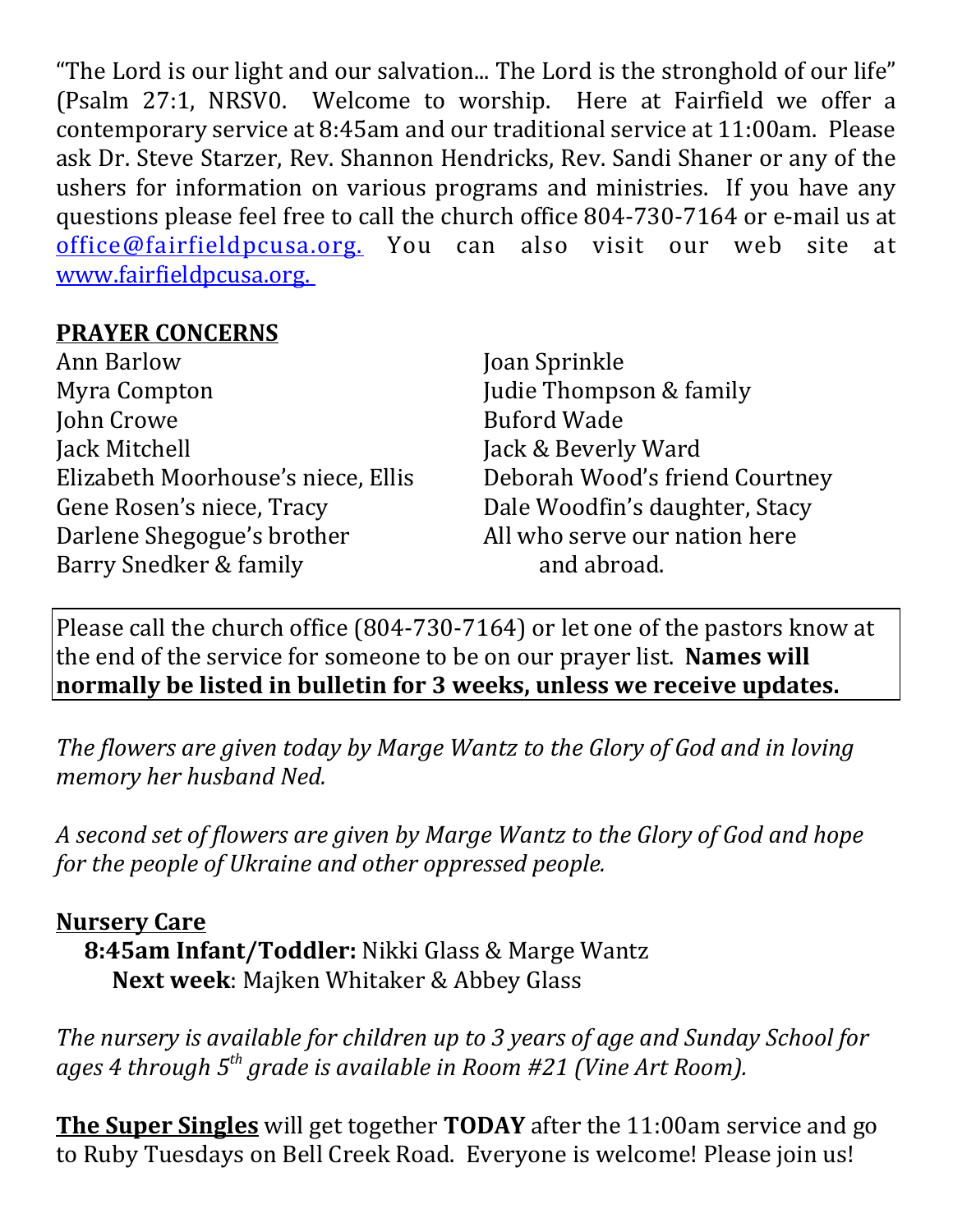**The Youth Group** will have their "Amazing Race" today at 4:30. It will be a great time for all youth!

**LENTEN STUDY:** Fairfield folks are invited to energize your faith as you discover a fresh expression o the gospel challenge to be the Children of God in our day and age**. The Lenten Study** will dig deep into Dr. Keith Curran's newly published book, A New T.U.L.I.P. - A Kinder, Gentler, Calvinism for the  $21^{st}$ Century. Discover a new way of understanding the good news of Jesus Christ that helps answer today's questions in a welcoming and affirming expressing of God's love. Classes will continue tomorrow night, **Monday, March 14th** at 7:00pm in the Heritage Hall. Books are available in each narthex. A suggested donation is \$12 per book. A video of the class is available on YouTube: Fairfield pcusa.

**Next week we are celebrating Mr. Roger's Day.** Please feel free to wear your favorite cardigan/sweater to church as well as your sneakers.

**All Nations Presbyterian Fellowship, PCUSA** invites you to join them on **March 20th** to help them celebrate their 10 year anniversary as they gather to praise God for all the work He has done for and through their ministry. The celebration will include a 2:00 p.m. worship service and a banquet immediately following. Steve will be participating in service that day. Historical pictures and testimonies will be on display. Please plan on joining in this wonderful celebration!

**Have you ever wondered what to do when you notice an individual with a sign asking for assistance as you are in your car?** The Deacons are collecting the following items to create a prepackaged helping hand for those in need: dark knee socks, small bottle of hand sanitizer, \$5-10 gift cards to common fast food chains, small bottle of water, one use hand warmers, travel toothbrushes, toothpaste. **At this time dark knee socks and hand warmers are needed the most.** A resource card will also be included with numbers for assistance for physical, counseling and housing assistance. If you feel led, please drop off the following items in the blue buckets in each narthex. Once the items are collected, the Deacons will put them together and you will be able to pick up a few to have on hand for instances where you see a need. Thank you.